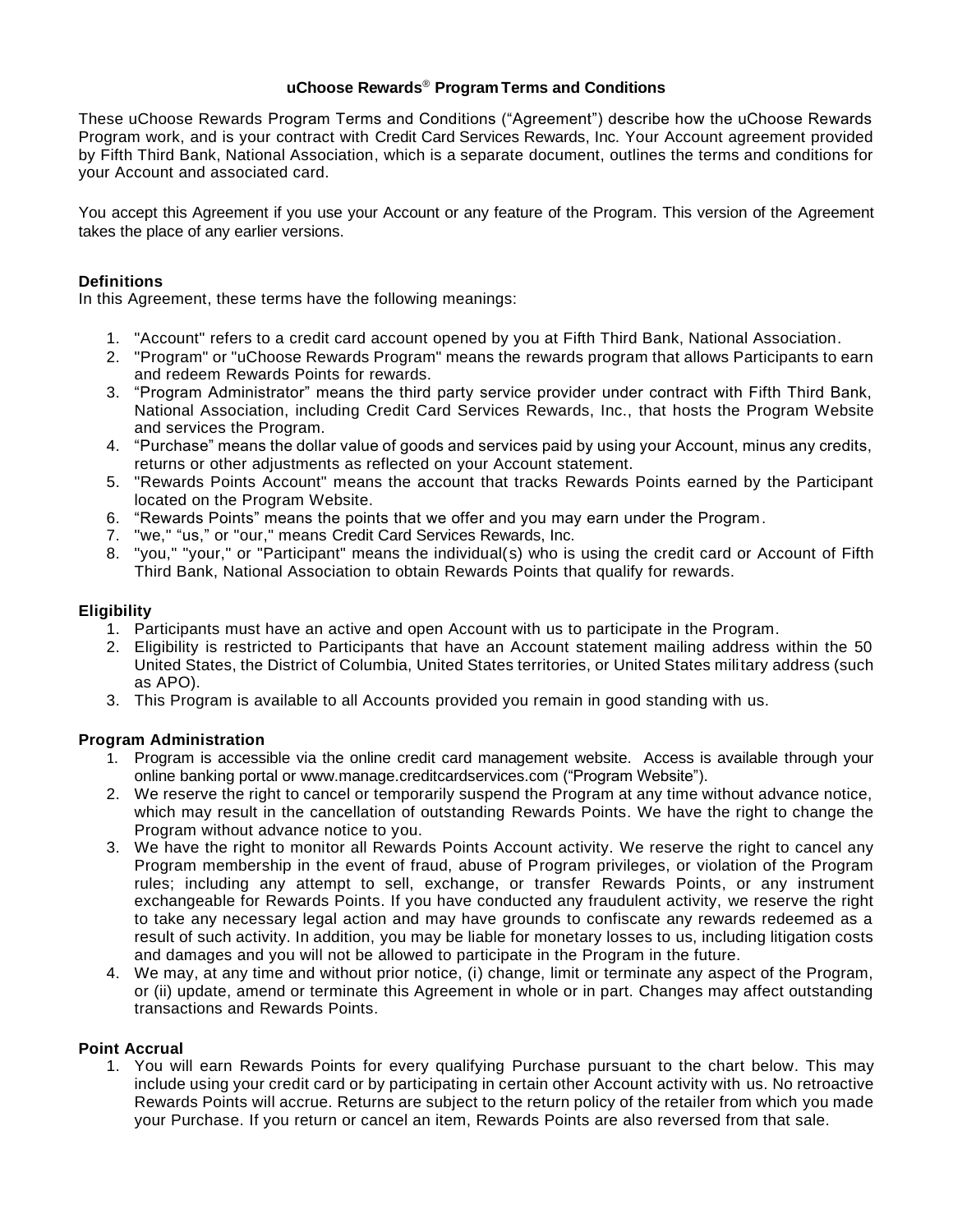| <b>Rewards Points Accumulation &amp; Redemption Options</b> |                                                                  |
|-------------------------------------------------------------|------------------------------------------------------------------|
| 1 Rewards Point for each \$1 in Purchases.                  |                                                                  |
| Classic                                                     | Rewards Points may only be redeemed for cash back as a statement |
|                                                             | credit. No other rewards may be redeemed.                        |
| <b>Ultimate</b>                                             | Rewards Points may only be redeemed for rewards other than cash  |
|                                                             | back. Cash back may not be redeemed.                             |
| World                                                       | Rewards Points may be redeemed for either (i) cash back as a     |
|                                                             | statement credit, or (ii) rewards that are not cash back.        |
| World Elite                                                 | Rewards Points may be redeemed for either (i) cash back as a     |
|                                                             | statement credit, or (ii) rewards that are not cash back.        |

- 2. You will not earn, or otherwise accrue, any Rewards Points if you are in default under your Account agreement with Fifth Third Bank, National Association.
- 3. Promotional Offers: From time to time we may make promotional offers, including bonus Rewards Points offers and merchant specific offers. These offers are subject to the terms of the offer and this Agreement. These offers may be available only for a limited time, may include a limit on the number of Rewards Points you may earn, and may contain other conditions and limitations. See the offer for details.
- 4. Certain promotional merchant offers require Purchases to be made through the Program Website and/or through a specific merchant offer link. Exchanges made with such merchants may be ineligible for Rewards Points, such as when merchandise is exchanged, the merchant cancels the order and replaces it with a new one. Since the new order was not made through the Program Website, Rewards Points cannot be tracked. Because of this, the retailer will not pass the Rewards Points to Program rewards, which means Program rewards cannot access the Rewards Points to put in your account. To avoid losing your Rewards Points on exchanges, please make sure all returns are final. Once your refund is credited to your card, place the order again through the Program Website to be sure you receive Rewards Points on your Purchase.
- 5. Transactions from lost, canceled, or stolen credit cards; or fraudulent Purchases will not earn Rewards Points.
- 6. Participants will not earn Rewards Points if the Account has been closed, whether closed by Participant or us. Once the Account is closed, Rewards Points will not be credited and Rewards Points will be immediately forfeited and cannot be redeemed. We determine what constitutes a closed Account under your Account agreement.
- 7. The Program is based on net Purchases only and does not include cash advances, balance transfers, or wire transfers. It also does not include any fees posted to your Account, including (but not limited to) late fees, over limit fees, and finance charges.
- 8. There is no annual cap to how many Rewards Points you can earn.
- 9. Rewards Points earned during a calendar month are posted to the Participant's Rewards Points Account by the 1<sup>st</sup> day of the following month; provided, however, in the event a qualified Purchase in a month has not completed posting to your Account as of the last day of such month then we may delay posting the corresponding Rewards Points to your Rewards Points Account until the 1<sup>st</sup> day of the second  $(2<sup>nd</sup>)$  calendar month following the month in which the Purchase was made. Qualifying Purchases that have not been cleared or posted to a Participant's Rewards Points Account are not eligible for redemption.
- 10. Dollar and cents amounts will be rounded down to the nearest whole dollar amount when calculating Rewards Points earned. For example, if you make a qualifying purchase of \$5.65, you will be awarded 5 Rewards Points.
- 11. Rewards Point balances are available for view online at the Program Website.
- 12. Rewards Points cannot be transferred from one Rewards Point Account to another Rewards Point Account.
- 13. Rewards Points from multiple Accounts may be pooled together at our discretion please check the Program Website for more information.
- 14. Rewards Points may not be assigned, transferred and/or pledged to any third party. Participant has no property rights or other legal interests in Rewards Points.
- 15. Participant is responsible for any personal tax liability that may be related to participation in the Program.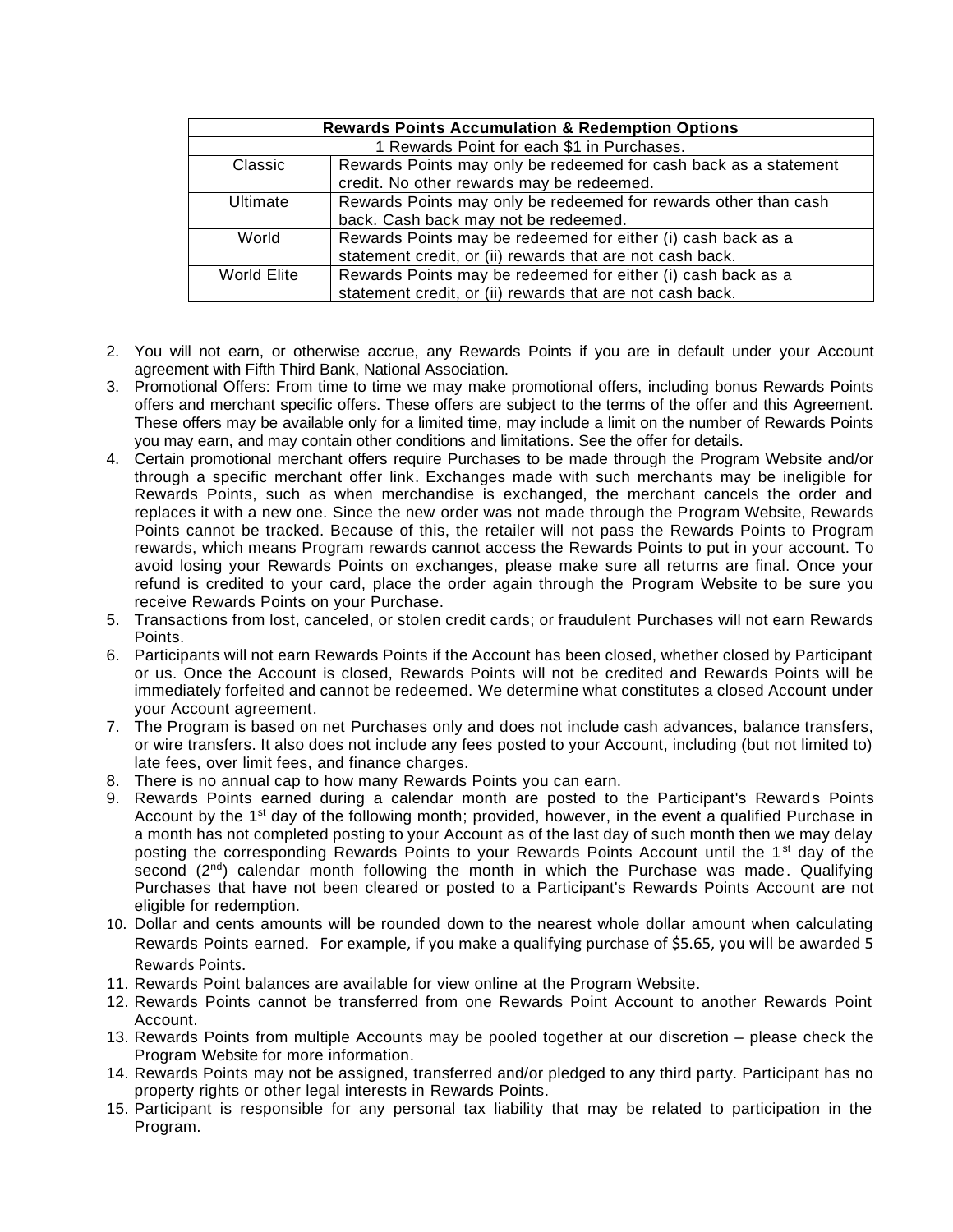- 16. If your Rewards Point Account does not represent the correct number of Rewards Points that you should have been awarded, we reserve the right to adjust your Reward Points balance. If you have been awarded Rewards Points in error or if you believe your Rewards Point Account has been the subject of any suspicious activity, please contact us immediately using the "Contact Us" feature of the Program Website.
- 17. If you believe that you have made Purchases that should have resulted in the addition of Rewards Points to your accumulated Rewards Points balance, and you see that the Rewards Points have not been reflected within thirty (30) days of your Purchase, please contact us within ninety (90) days of the date of such Purchase and we will investigate the situation. (If you wait longer than ninety (90) days, your ability to claim the Rewards Points will be considered waived.)

## **Loss of Rewards Points**

- 1. Expiration. Rewards Points for the Ultimate card program will expire within 3 years. However, Rewards Points earned on World Elite, World, and Classic card programs do not expire.
- 2. Calculation of Expiration Period. For rewards products under the Program that do expire, Rewards Points expire on their expiration date. The Rewards Point expiration date is the date that is 3 years (1,095 days) from the date the Rewards Point accrued. For example, if your Rewards Point accrued on October 1, 2021, the expiration date for such Rewards Point will be September 30, 2024 (excluding leap years).
- 3. Forfeiture. Rewards Points earned with your Account will be forfeited if your Account is closed for any reason, and you will not be able to redeem the Rewards Points.
- 4. Cancellation. We may cancel your enrollment in the Program, and terminate your ability to earn or redeem Rewards Points, if we suspect or know that you have committed fraud, are abusing the Program, or you violate this Agreement or any applicable Program terms and conditions. Violating this Agreement may include but is not limited to an attempt to sell, exchange or otherwise transfer Rewards Points or any instrument exchangeable under the Program to a third party or not using the Program as intended.

#### **Certain Merchant Promotions**

1. Purchase Categories. In the event we offer Rewards Points promotions based on certain merchant categories (e.g., gas or grocery), merchants that accept your rewards card are assigned to categories based on their business type. Different card readers used by the same merchant may be assigned to different categories. All transactions at a particular card reader are included in the category assigned to that card reader. We do not control which categories card readers are assigned. We use merchant categories to identify which Purchases qualify to earn promotional or bonus Rewards Points. From time to time, transactions may be prevented from earning Rewards Points, and Purchases may be prevented from earning bonus or promotional Rewards Points, because the transaction occurs at a card reader that is assigned to a category that does not qualify to ear Rewards Points or bonus or promotional Rewards Points.

#### **Redeeming Rewards Points**

- 1. No cash refunds or partial awards will be issued upon redemption of Rewards Points.
- 2. For cash back rewards, cash back is offered in the form of a statement credit. You must request the redemption of Rewards Points on the Program Website to receive cash back as a statement credit.
- 3. Rewards Points may not be used with any other discount or coupon offer.
- 4. All Rewards Points must be redeemed using either (i) the Program Website, or (ii) through the thirdparty participating merchants in the "Pay with Points" program within the uChoose Rewards Program.
- 5. If you have questions about the Program, those questions can be sent to the Program Administrator using the "Contact Us" feature of the Program Website.
- 6. Rewards Points will be redeemable only if your Rewards Points Account is open and in good standing.
- 7. The Participant must redeem Rewards Points, but another person may use the rewards. The Participant is responsible for any tax liability or other charges related to participation in the Program or redemption of Rewards Points, and for payment of any taxes or charges. Examples of such charges include without limitation, baggage charges, departure taxes, or other charges that may have been assessed by government entities.
- 8. We reserve the right to disqualify any Participant from participating in the Program and to invalidate all Rewards Points for abuse, fraud, or any violation of this Agreement.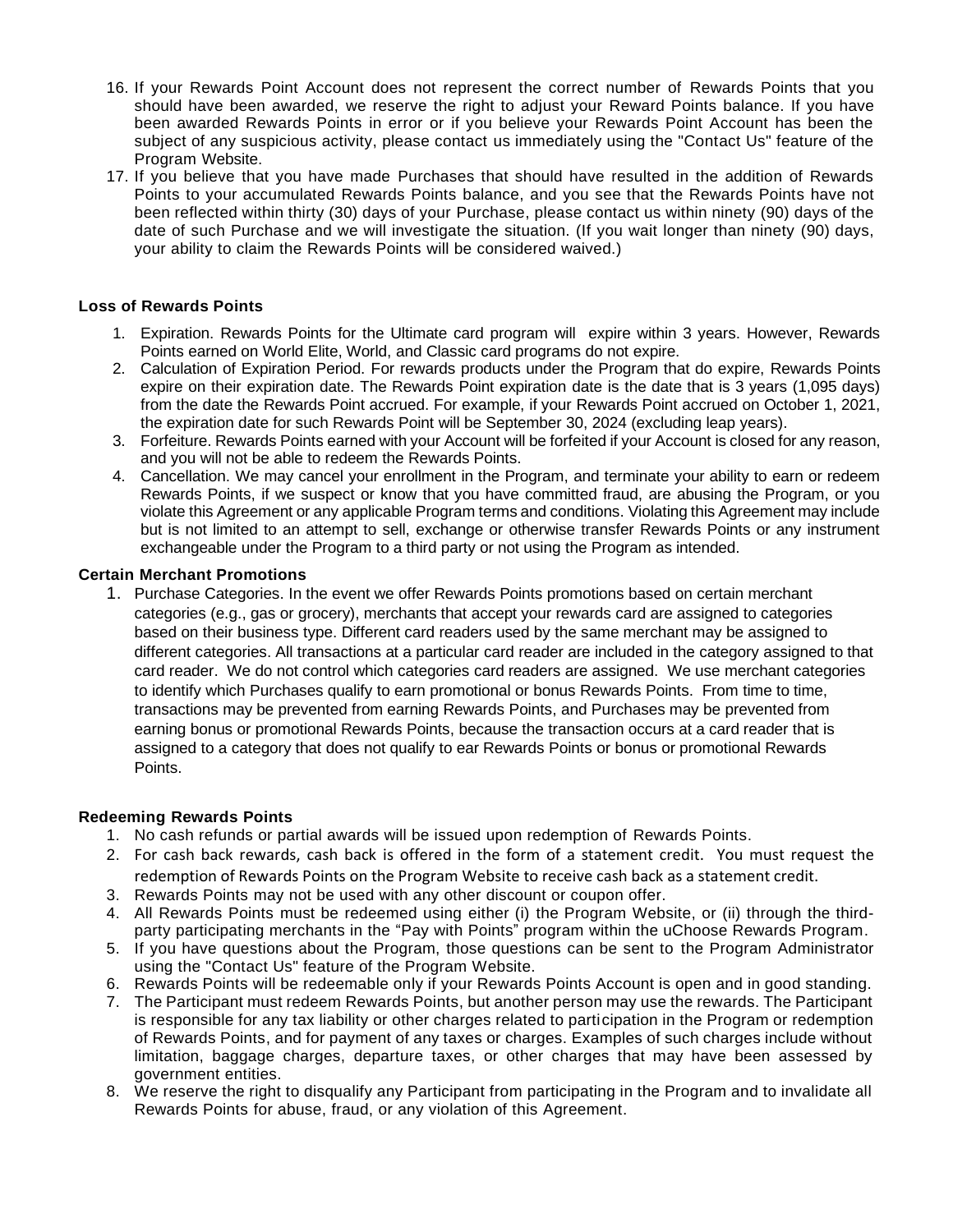- 9. We and our suppliers and service providers are not responsible for the replacement of lost, stolen, or damaged documents awarded for the redemption of Rewards Points.
- 10. We reserve the right to pass on any processing and/or surcharge fees that may be incurred on the rewards.
- 11. Rewards Points with the shortest time until expiration are redeemed first.

## **Use uChoose Rewards: Pay with Points**

- 1. With uChoose Rewards: Pay with Points you can use your Rewards Points for Purchases at many ecommerce merchants – please visit the Program Website to view a list of participating merchants. When you visit a participating Pay with Points e-commerce merchant, you will need to enroll your card issued by us and associated with your Rewards Points Account with the participating merchant and agree to any applicable terms and conditions provided by such participating merchant.
- 2. You will then be able to use your Rewards Points to cover some or all of an eligible Purchase with a participating merchant in the uChoose Rewards: Pay with Points program. When you use your Rewards Points to cover your entire Purchase we will deduct the Rewards Points you used from your Rewards Points Account. When you use your Rewards Points to cover only part of your Purchase as a participating merchant, we will deduct the Rewards Points you used from your Rewards Points Account, but you will be responsible for the amount of the Purchase that is not covered by your Rewards Points Account. Please see the terms and conditions of the participating Pay with Points merchants for more details on how eligible transactions can be redeemed through a combination of your Rewards Points and a different payment method enrolled with such merchant. You are fully responsible to cover the balance of any Purchase if your Rewards Points do not cover the full cost of the Purchase.
- 3. Returns under Pay with Points redemptions are subject to the policies of the participating merchant.

### **Miscellaneous**

- 1. There are additional terms and conditions associated with the Program and the redemption of Rewards Points for merchandise, travel, event tickets, activities and gift cards, and cash back. Visit the Program Website to view the details of those redemption options and their associated terms and conditions. Additionally, the Pay with Points feature of the Program involves certain participating third-party ecommerce merchants that will accept your Rewards Points under the Program through such merchant's own reward redemption programs. Your use of Rewards Points at these participating merchants through Pay with Points is also subject to the terms and conditions of such participating merchants. Visit the Program Website to view the participating merchants in Pay with Points and their associated website links where you can find terms and conditions for the participating Pay with Point merchants.
- 2. You acknowledge and agree that as part of the Program certain rewards information about you and your Rewards Points Account may be provided to merchants and other parties involved in the Program and your transactions. You acknowledge and agree that we have no control over and liability for any use of such information by those third parties.
- 3. We have no liability for disagreements regarding Rewards Points. Our decisions regarding Rewards Points and point discrepancies will be final.
- 4. You agree to comply with all applicable laws, rules, statutes, ordinances, and regulations in connection with your participation in the Program and your use of goods and services.
- 5. **General Disclaimer**.

**YOU AND ANY BENEFICIARY OF THE PROGRAM AGREE TO RELEASE, DISCHARGE AND HOLD HARMLESS FIFTH THIRD BANK, NATIONAL ASSOCIATION, MASTERCARD® ,THE PROGRAM ADMINISTRATOR AND THEIR RESPECTIVE SUBSIDIARIES, AFFILIATES, EMPLOYEES, OFFICERS, DIRECTORS, SUCCESSORS AND ASSIGNS FROM ALL CLAIMS, DAMAGES, OR LIABILITY, INCLUDING BUT NOT LIMITED TO PHYSICAL INJURY OR DEATH, ARISING OUT OF YOUR PARTICIPATION IN THE PROGRAM, THE RECEIPT OF ANY REWARDS PRODUCTS AND/OR SERVICES, OR OUR DECISION TO TERMINATE THE PROGRAM. UNDER NO CIRCUMSTANCES, INCLUDING, BUT NOT LIMITED TO, NEGLIGENCE, SHALL FIFTH THIRD BANK, NATIONAL ASSOCIATION, PROGRAM ADMINISTRATOR, OR THEIR OFFICERS, DIRECTORS, EMPLOYEES, SHAREHOLDERS, PROMOTION AGENCIES, AGENTS, SUCCESSORS, ASSIGNS, AND SERVICE PROVIDERS BE LIABLE FOR ANY DIRECT, INDIRECT, INCIDENTAL, SPECIAL OR CONSEQUENTIAL DAMAGES ARISING OUT OF THE PROGRAM OR REWARDS, EVEN IF ANY OR ALL OF THE FOREGOING OR ANY OF THEIR AUTHORIZED REPRESENTATIVES HAVE BEEN ADVISED OF THE POSSIBILITY OF SUCH DAMAGES. BY PARTICIPATING IN THE PROGRAM, YOU WAIVE ANY AND ALL RIGHTS TO BRING ANY CLAIM OR ACTION RELATED TO SUCH MATTERS IN ANY FORUM.**